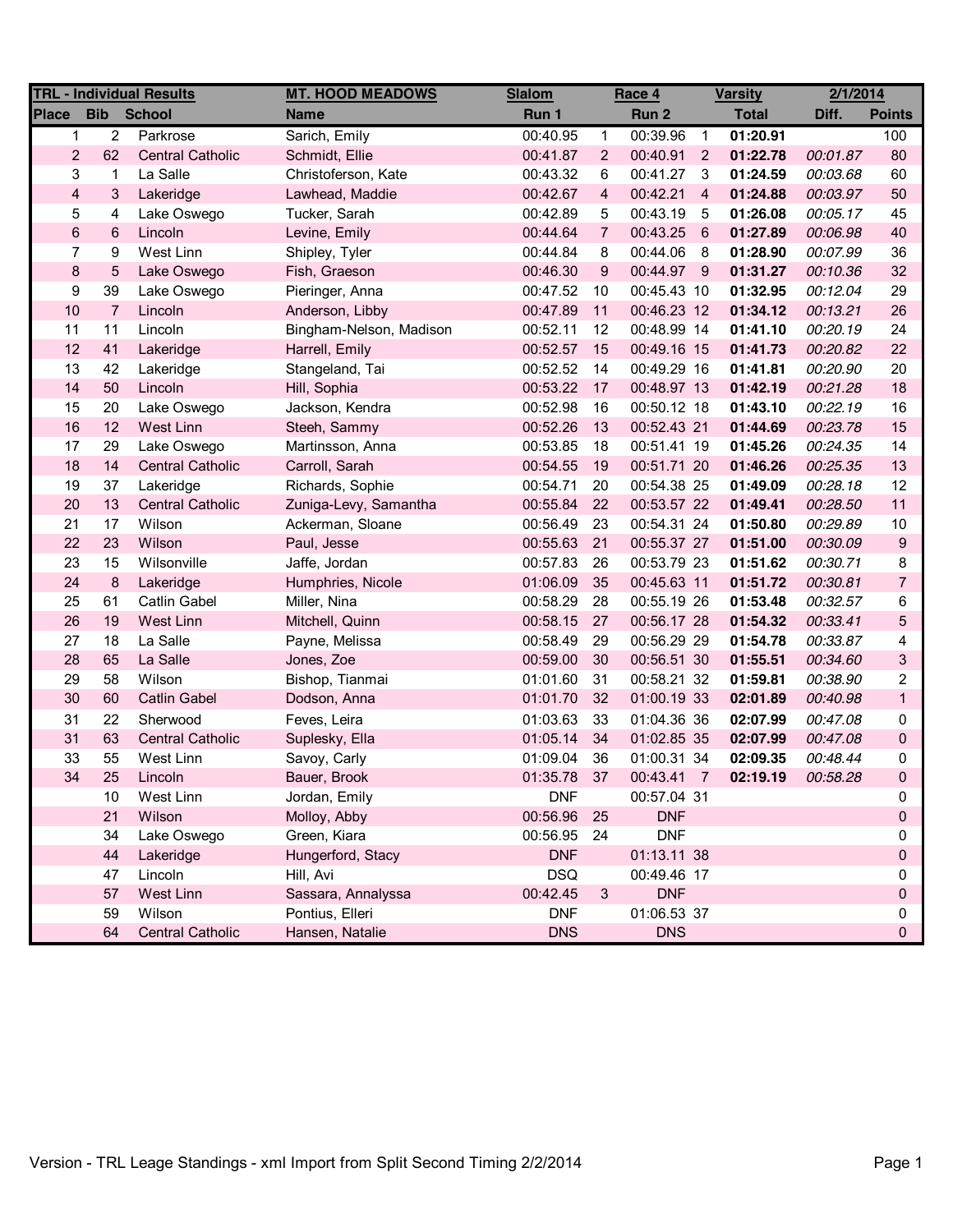| <b>TRL - Team Results</b><br><b>Varsity</b>                            |                                           | Race 4<br><b>Slalom</b> |                   | <b>GEMINI</b>                    | <b>MT. HOOD MEADOWS</b> |          |  |  |  |  |
|------------------------------------------------------------------------|-------------------------------------------|-------------------------|-------------------|----------------------------------|-------------------------|----------|--|--|--|--|
| The Team's Total Time is the sum of best three times from each course. |                                           |                         |                   |                                  |                         |          |  |  |  |  |
|                                                                        | Run 1                                     | <b>Time</b>             |                   | Run <sub>2</sub>                 | <b>Time</b>             |          |  |  |  |  |
|                                                                        | Team Lake Oswego                          | <b>Total</b>            | 04:30.30          |                                  |                         | Rank 1   |  |  |  |  |
|                                                                        | 4 Tucker, Sarah                           | 00:42.89                |                   | 4 Tucker, Sarah                  | 00:43.19                |          |  |  |  |  |
|                                                                        | 5 Fish, Graeson                           | 00:46.30                |                   | 5 Fish, Graeson                  | 00:44.97                |          |  |  |  |  |
|                                                                        | 39 Pieringer, Anna                        |                         | 00:47.52 02:16.71 | 39 Pieringer, Anna               | 00:45.43                | 02:13.59 |  |  |  |  |
|                                                                        | <b>Team Lincoln</b>                       | <b>Total</b>            | 04:37.53          | <b>Time Diff.</b>                | 00:07.23 Rank 2         |          |  |  |  |  |
|                                                                        | 6 Levine, Emily                           | 00:44.64                |                   | 6 Levine, Emily                  | 00:43.25                |          |  |  |  |  |
|                                                                        | 7 Anderson, Libby                         | 00:47.89                |                   | 25 Bauer, Brook                  | 00:43.41                |          |  |  |  |  |
|                                                                        | 11 Bingham-Nelson, Madi 00:52.11          |                         | 02:24.64          | 7 Anderson, Libby                | 00:46.23                | 02:12.89 |  |  |  |  |
|                                                                        | Team Lakeridge                            | <b>Total</b>            | 04:44.76          | <b>Time Diff.</b>                | 00:14.46 Rank 3         |          |  |  |  |  |
|                                                                        | 3 Lawhead, Maddie                         | 00:42.67                |                   | 3 Lawhead, Maddie                | 00:42.21                |          |  |  |  |  |
|                                                                        | 42 Stangeland, Tai                        | 00:52.52                |                   | 8 Humphries, Nicole              | 00:45.63                |          |  |  |  |  |
|                                                                        | 41 Harrell, Emily                         |                         | 00:52.57 02:27.76 | 41 Harrell, Emily                | 00:49.16                | 02:17.00 |  |  |  |  |
|                                                                        |                                           |                         |                   |                                  |                         |          |  |  |  |  |
|                                                                        | <b>Team West Linn</b>                     | <b>Total</b>            | 04:52.21          | <b>Time Diff.</b>                | 00:21.91 Rank 4         |          |  |  |  |  |
|                                                                        | 57 Sassara, Annalyssa                     | 00:42.45                |                   | 9 Shipley, Tyler                 | 00:44.06                |          |  |  |  |  |
|                                                                        | 9 Shipley, Tyler                          | 00:44.84                |                   | 12 Steeh, Sammy                  | 00:52.43                |          |  |  |  |  |
|                                                                        | 12 Steeh, Sammy                           |                         | 00:52.26 02:19.55 | 19 Mitchell, Quinn               | 00:56.17                | 02:32.66 |  |  |  |  |
|                                                                        |                                           |                         |                   |                                  |                         |          |  |  |  |  |
|                                                                        | <b>Team Central Catholic</b>              | <b>Total</b>            | 04:58.45          | <b>Time Diff.</b>                | 00:28.15 Rank 5         |          |  |  |  |  |
|                                                                        | 62 Schmidt, Ellie                         | 00:41.87                |                   | 62 Schmidt, Ellie                | 00:40.91                |          |  |  |  |  |
|                                                                        | 14 Carroll, Sarah                         | 00:54.55                |                   | 14 Carroll, Sarah                | 00:51.71                |          |  |  |  |  |
|                                                                        | 13 Zuniga-Levy, Samanth 00:55.84 02:32.26 |                         |                   | 13 Zuniga-Levy, Samanth 00:53.57 |                         | 02:26.19 |  |  |  |  |
|                                                                        | Team La Salle                             | Total                   | 05:14.88          | <b>Time Diff.</b>                | 00:44.58 Rank 6         |          |  |  |  |  |
|                                                                        | 1 Christoferson, Kate                     | 00:43.32                |                   | 1 Christoferson, Kate            | 00:41.27                |          |  |  |  |  |
|                                                                        | 18 Payne, Melissa                         | 00:58.49                |                   | 18 Payne, Melissa                | 00:56.29                |          |  |  |  |  |
|                                                                        | 65 Jones, Zoe                             |                         | 00:59.00 02:40.81 | 65 Jones, Zoe                    | 00:56.51                | 02:34.07 |  |  |  |  |
|                                                                        |                                           |                         |                   |                                  |                         |          |  |  |  |  |
|                                                                        | <b>Team Wilson</b>                        | <b>Total</b>            | 05:36.97          | <b>Time Diff.</b>                | 01:06.67 Rank 7         |          |  |  |  |  |
|                                                                        | 23 Paul, Jesse                            | 00:55.63                |                   | 17 Ackerman, Sloane              | 00:54.31                |          |  |  |  |  |
|                                                                        | 17 Ackerman, Sloane                       | 00:56.49                |                   | 23 Paul, Jesse                   | 00:55.37                |          |  |  |  |  |
|                                                                        | 21 Molloy, Abby                           |                         | 00:56.96 02:49.08 | 58 Bishop, Tianmai               | 00:58.21                | 02:47.89 |  |  |  |  |
| Team                                                                   |                                           | <b>Total</b>            |                   | <b>Time Diff.</b>                |                         |          |  |  |  |  |
|                                                                        |                                           |                         |                   |                                  |                         |          |  |  |  |  |
|                                                                        |                                           |                         |                   |                                  |                         |          |  |  |  |  |
|                                                                        |                                           |                         | 00:00.00          |                                  |                         | 00:00.00 |  |  |  |  |
|                                                                        |                                           |                         |                   |                                  |                         |          |  |  |  |  |
| <b>Team</b>                                                            |                                           | <b>Total</b>            |                   | <b>Time Diff.</b>                |                         |          |  |  |  |  |
|                                                                        |                                           |                         |                   |                                  |                         |          |  |  |  |  |
|                                                                        |                                           |                         |                   |                                  |                         |          |  |  |  |  |
|                                                                        |                                           |                         | 00:00.00          |                                  |                         | 00:00.00 |  |  |  |  |
|                                                                        |                                           |                         |                   | <b>Time Diff.</b>                |                         |          |  |  |  |  |
| <b>Team</b>                                                            |                                           | <b>Total</b>            |                   |                                  |                         |          |  |  |  |  |
|                                                                        |                                           |                         |                   |                                  |                         |          |  |  |  |  |
|                                                                        |                                           |                         |                   |                                  |                         |          |  |  |  |  |
|                                                                        |                                           |                         | 00:00.00          |                                  |                         | 00:00.00 |  |  |  |  |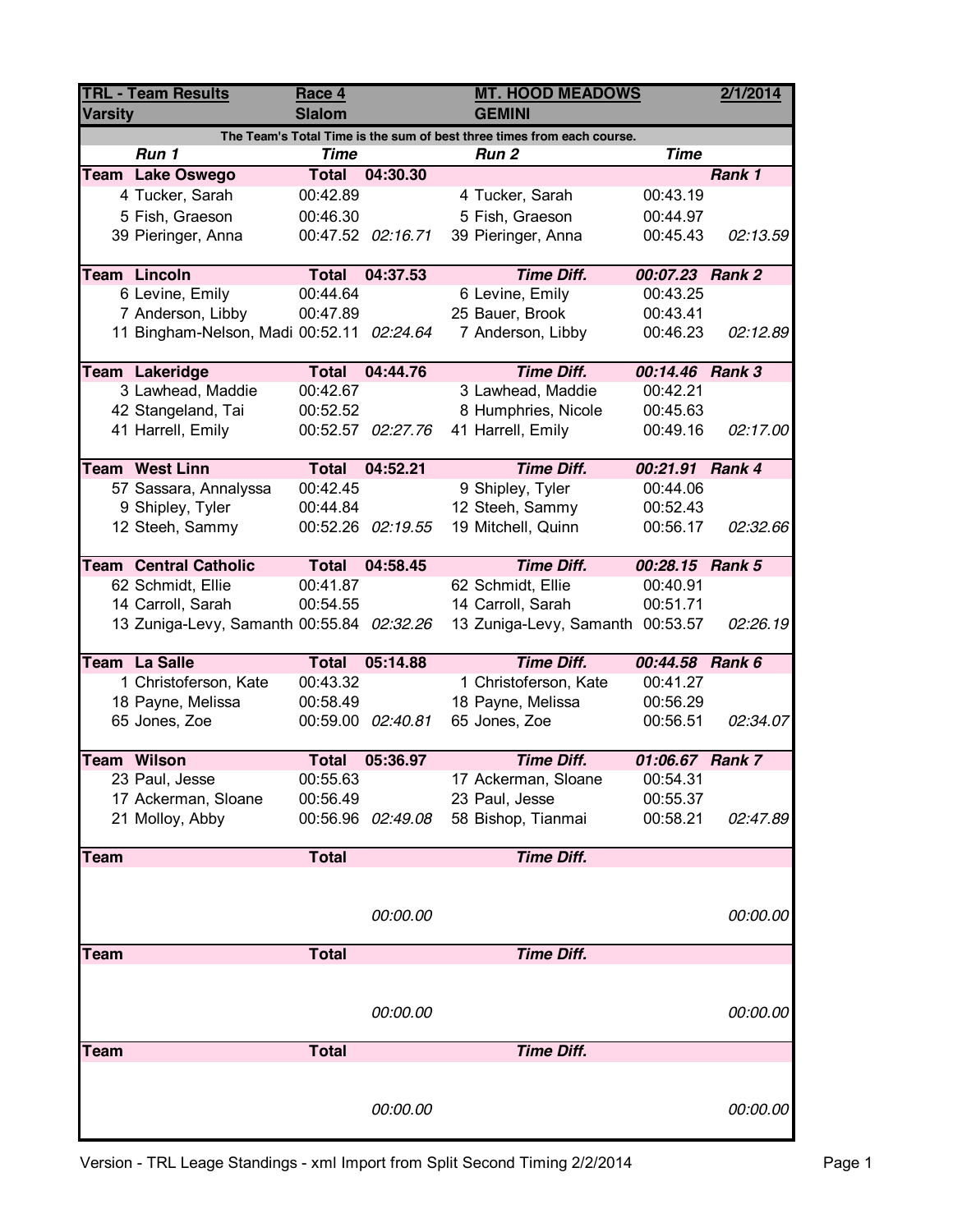| <b>TRL - Individual Results</b> |            |               | <b>MT. HOOD MEADOWS</b> | <b>Slalom</b> | Race 4         |             |    | $u$          | 2/1/2014 |               |
|---------------------------------|------------|---------------|-------------------------|---------------|----------------|-------------|----|--------------|----------|---------------|
| <b>Place</b>                    | <b>Bib</b> | <b>School</b> | <b>Name</b>             | Run 1         |                | Run 2       |    | <b>Total</b> | Diff.    | <b>Points</b> |
| 1.                              | 16         | Lincoln       | Nicoloff, Madeleine     | 00:51.37      | 1              | 00:49.92    | 1  | 01:41.29     |          | 100           |
| $\overline{2}$                  | 46         | Lincoln       | Davis, Rachel           | 01:01.08      | $\overline{4}$ | 00:52.31    | 2  | 01:53.39     | 00:12.10 | 80            |
| 3                               | 30         | Lincoln       | Messer, Isabella        | 01:00.79      | 3              | 00:57.54    | 3  | 01:58.33     | 00:17.04 | 60            |
| $\overline{4}$                  | 32         | Lincoln       | Alferez, Arielle        | 01:02.56      | 5              | 00:59.53    | -5 | 02:02.09     | 00:20.80 | 50            |
| 5                               | 31         | Lincoln       | Messer, Oriana          | 01:04.02      | 8              | 01:00.57    | 6  | 02:04.59     | 00:23.30 | 45            |
| 6                               | 54         | West Linn     | Hlady, Anneke           | 01:03.88      | $\overline{7}$ | 01:01.31    | 8  | 02:05.19     | 00:23.90 | 40            |
| 7                               | 28         | Lincoln       | Allen, Kira             | 01:05.77      | 10             | 01:01.18    | -7 | 02:06.95     | 00:25.66 | 36            |
| 8                               | 35         | Lincoln       | Handick, Kathryn        | 01:08.42      | 12             | 01:04.96 10 |    | 02:13.38     | 00:32.09 | 32            |
| 9                               | 52         | Lincoln       | Dix, Juliann            | 01:09.19      | 13             | 01:05.84 12 |    | 02:15.03     | 00:33.74 | 29            |
| 10                              | 43         | Lakeridge     | Fisher, Hannah          | 01:10.24      | 14             | 01:05.19 11 |    | 02:15.43     | 00:34.14 | 26            |
| 11                              | 36         | Lakeridge     | Klingele, Madeleine     | 01:13.06      | 15             | 01:06.39 13 |    | 02:19.45     | 00:38.16 | 24            |
|                                 | 24         | Lake Oswego   | Carter, Claire          | <b>DNS</b>    |                | <b>DNS</b>  |    |              |          | 0             |
|                                 | 26         | Lincoln       | Chen, Moira             | 01:05.49      | 9              | <b>DSQ</b>  |    |              |          | <sup>0</sup>  |
|                                 | 33         | Lincoln       | Lai, Chloe              | <b>DNF</b>    |                | 00:58.90 4  |    |              |          | 0             |
|                                 | 38         | Lake Oswego   | Barton, Madison         | <b>DNS</b>    |                | <b>DNS</b>  |    |              |          | 0             |
|                                 | 40         | Lake Oswego   | Keeton, Lucie           | 01:07.59      | 11             | <b>DNS</b>  |    |              |          | 0             |
|                                 | 45         | Lakeridge     | Mann, LillyAnne         | 01:03.85      | 6              | <b>DSQ</b>  |    |              |          |               |
|                                 | 56         | West Linn     | Ross, Ellery            | 00:59.40      | 2              | <b>DNF</b>  |    |              |          | 0             |
|                                 | 66         | Lincoln       | Tees, Alex              | <b>DSQ</b>    |                | 01:01.75    | -9 |              |          | 0             |